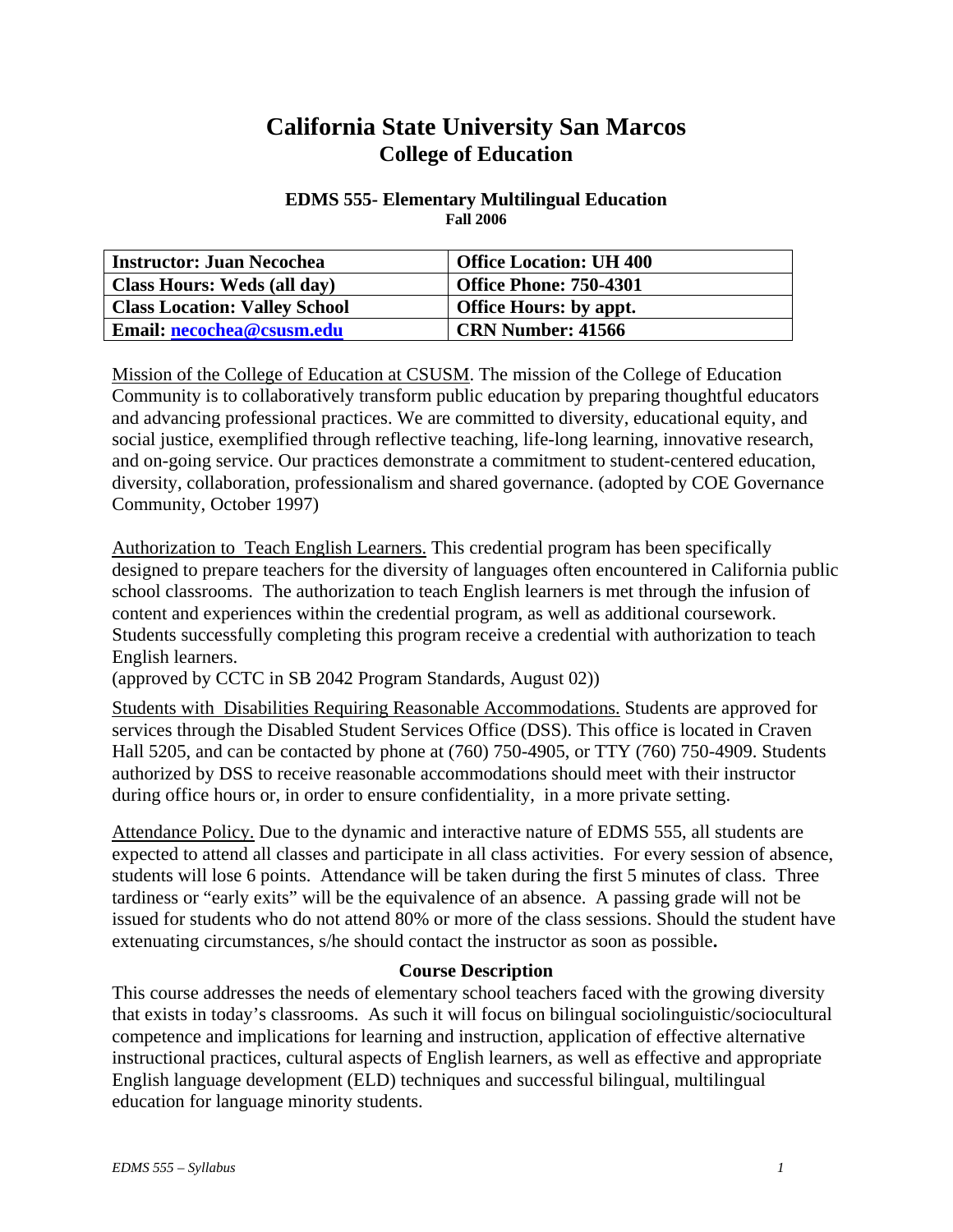# **Standard Alignment**

The course objectives, assignments, and assessments have been aligned with the CTC standards for Multiple Subjects Credential. Please be sure to incorporate artifacts from this class into your final comprehensive portfolio. The following standards are addressed in this class:

**Standard 3:** Relationship between Theory and Practice **Standard 4:** Pedagogical Thought and Reflective Practice **Standard 5**: Equity, Diversity, and Access to the Core Curriculum **Standard 7.a.b:** Preparation to Teach Reading-Language Arts **Standard 8:** Pedagogical Preparation for Subject-Specific Content Instruction **Standard 11.c :** Preparation to use Educational Ideas and Research **Standard 13:** Preparation to Teach English Learners

# **ATTITUDES AND VALUES**

Teacher candidates will:

- develop an appreciation for the natural language abilities children possess for processing and producing print
- develop an appreciation for the need and value of integrating reading and writing into all areas of the curriculum
- affirm the importance of a rich environment for developing an effective language arts program.
- develop a sensitivity to and appreciation for culturally and linguistically diverse learners.
- develop a sensitivity to and appreciation for children with special learning needs
- develop an appreciation for the importance of reading and writing for their own personal and professional growth
- develop a respect for each student, his/her abilities and background and the student's right to instruction that meets his or her individual needs.

# **Required Texts**

- Gay, G. (2000). *Culturally Responsive Teaching: Theory, Research, and Practice.* New York: Teachers College Press.
- Peregoy, S. F. & Boyle, O. F. (2005). *Reading, Writing, and Learning in ESL: A Resource Book for k-12 teachers.* San Francisco, CA: Pearson (4<sup>th</sup> edition).
- Tse, L. (2001). "*Why Don't They Learn English?" Separating fact from Fallacy in the U.S. Language Debate.* New York: Teachers College Press.

Choate, J. (2000). Successful Inclusive Teaching. Allyn and Bacon ( $3<sup>rd</sup>$  edition)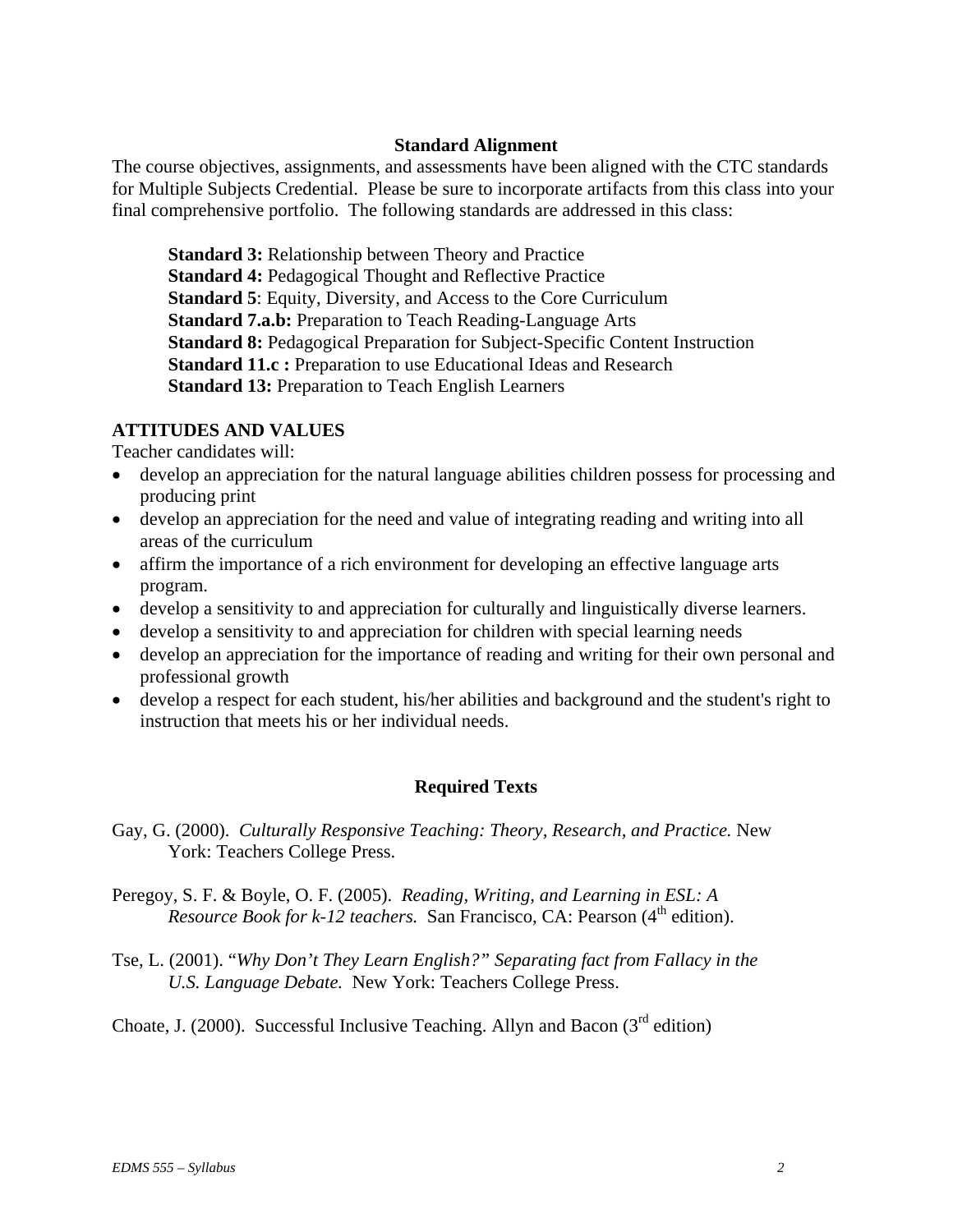# **Course Objectives**

- 1) Explain the basic terms, philosophies, problems, issues, history, and practices related to the education of language minority persons in California and the US.
- 2) Demonstrate understanding of the most important goals of bilingual/multicultural education.
- 3) Explain the theoretical framework upon which bilingual education is founded.
- 4) Demonstrate understanding of existing student identification, assessment, and language redesignation requirements for the state of California.
- 5) Explain the connections between bilingual education, English as a second language, and SDAIE methodologies.
- 6) Demonstrate understanding of the five models of multicultural education and their implications for curriculum, instruction, and educational policy.
- 7) Explain the meaning of culture, differentiated index, and the necessity for cultural convergence in schools.

### **Course Requirements**

All students are expected to participate in class activities and demonstrate reflective learning. It is important that students are well prepared for course sessions by completing the readings and assignments scheduled before the class meeting. Unless otherwise negotiated with the instructor, all assignments are to be handed in on the due date. **Assignments not handed-in on due date will lose 10% of earned credit per day.** Assignments should be typed and double-spaced (yes, including the class journal).

- Attendance and participation **20 points**
- Reflective Journal/ELD Standards (TPE 15) **20 points**
- SDAIE Unit Plan (TPE 7) **60 points**

- SDAIE Presentation (10 points)
- Multicultural mini-book activity (15 points)
- Lesson Observation (10 points)

# **Grading**

| $96 - 100 = A$ ;  | $80 - 82 = B$   |
|-------------------|-----------------|
| $90 - 95 = A -$ ; | $77 - 79 = C +$ |
| $87 - 89 = B +$ ; | $73-76 = C$     |
| $83 - 86 = B$ ;   | $70-73 = C$     |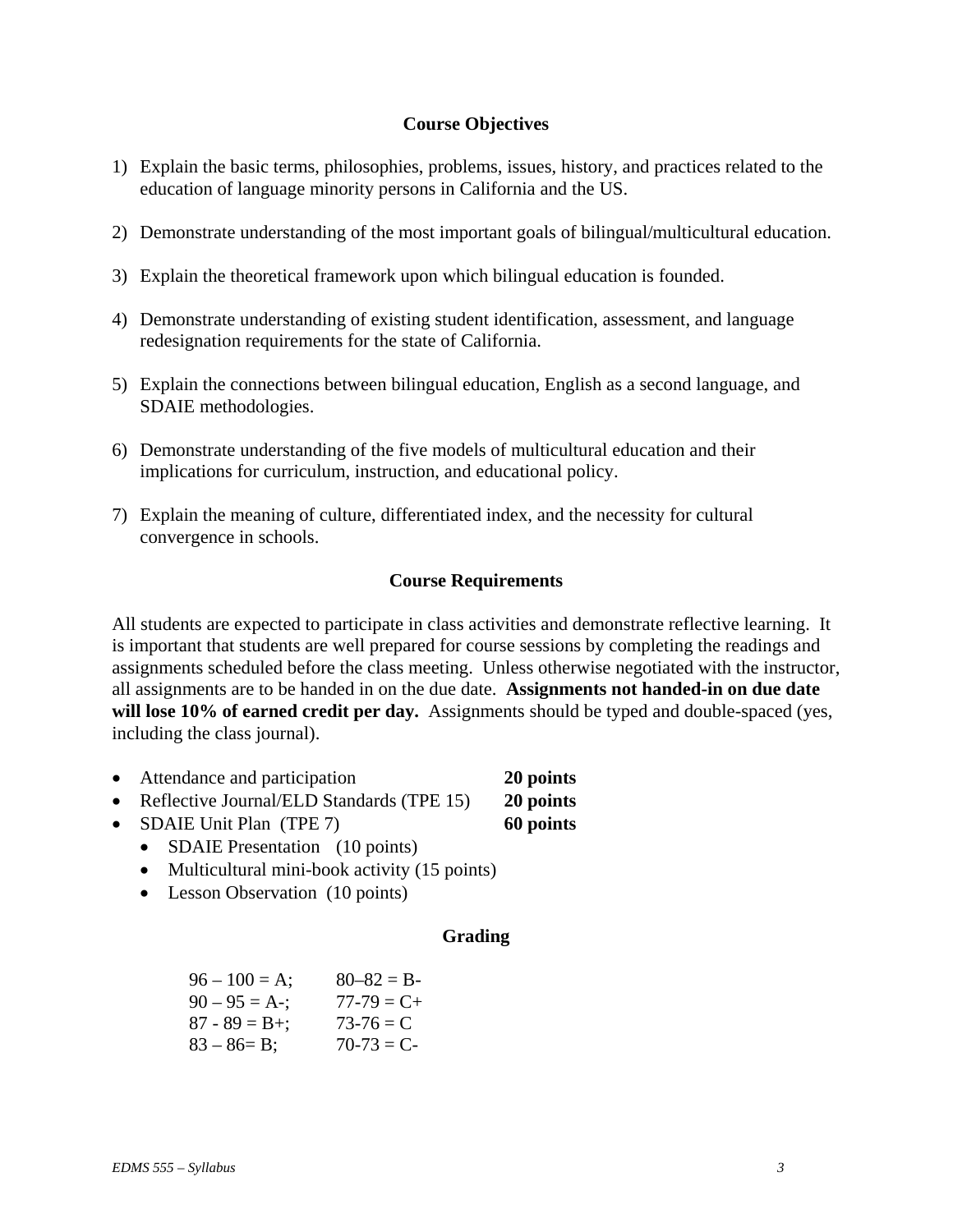# **TEACHER PERFORMANCE EXPECTATIONS (TPE) COMPETENCIES**

This course is designed to help teachers seeking the Multiple Subjects Credential to develop the skills, knowledge, and attitudes necessary to assist schools and district in implementing an effective program for all students. The successful candidate will be able to merge theory and practice in order to realize a comprehensive and extensive educational program for all students. The following TPE's are addressed in this course:

# **TPE 7**: Teaching English Language Learners **TPE 15:** Social Justice and Equity

### *TPE 7: Teaching English Learners*

Candidates for a Teaching Credential know and can apply pedagogical theories, principles, and instructional practices for comprehensive instruction of English learners. They know and can apply theories, principles, and instructional practices for English Language Development leading to comprehensive literacy in English. They are familiar with the philosophy, design, goals, and characteristics of programs for English language development, including structured English immersion. They implement an instructional program that facilitates English language development, including reading, writing, listening and speaking skills, that logically progresses to the grade level reading/language arts program for English speakers. They draw upon information about students' backgrounds and prior learning, including students' assessed levels of literacy in English and their first languages, as well as their proficiency in English, to provide instruction differentiated to students' language abilities. They understand how and when to collaborate with specialists and para-educators to support English language development. Based on appropriate assessment information, candidates select instructional materials and strategies, including activities in the area of visual and performing arts, to develop students' abilities to comprehend and produce English. They use English that extends students' current level of development yet is still comprehensible. They know how to analyze student errors in oral and written language in order to understand how to plan differentiated instruction. Candidates for a Teaching Credential know and apply pedagogical theories, principles and practices for the development of academic language, comprehension, and knowledge in the subjects of the core curriculum. They use systematic instructional strategies, including contextualizing key concepts, to make grade-appropriate or advanced curriculum content comprehensible to English learners. They allow students to express meaning in a variety of ways, including in their first language, and, if available, manage first language support such as para-educators, peers, and books. They use questioning strategies that model or represent familiar English grammatical constructions. They make learning strategies explicit. Candidates understand how cognitive, pedagogical, and individual factors affect students' language acquisition. They take these factors into account in planning lessons for English language development and for academic content.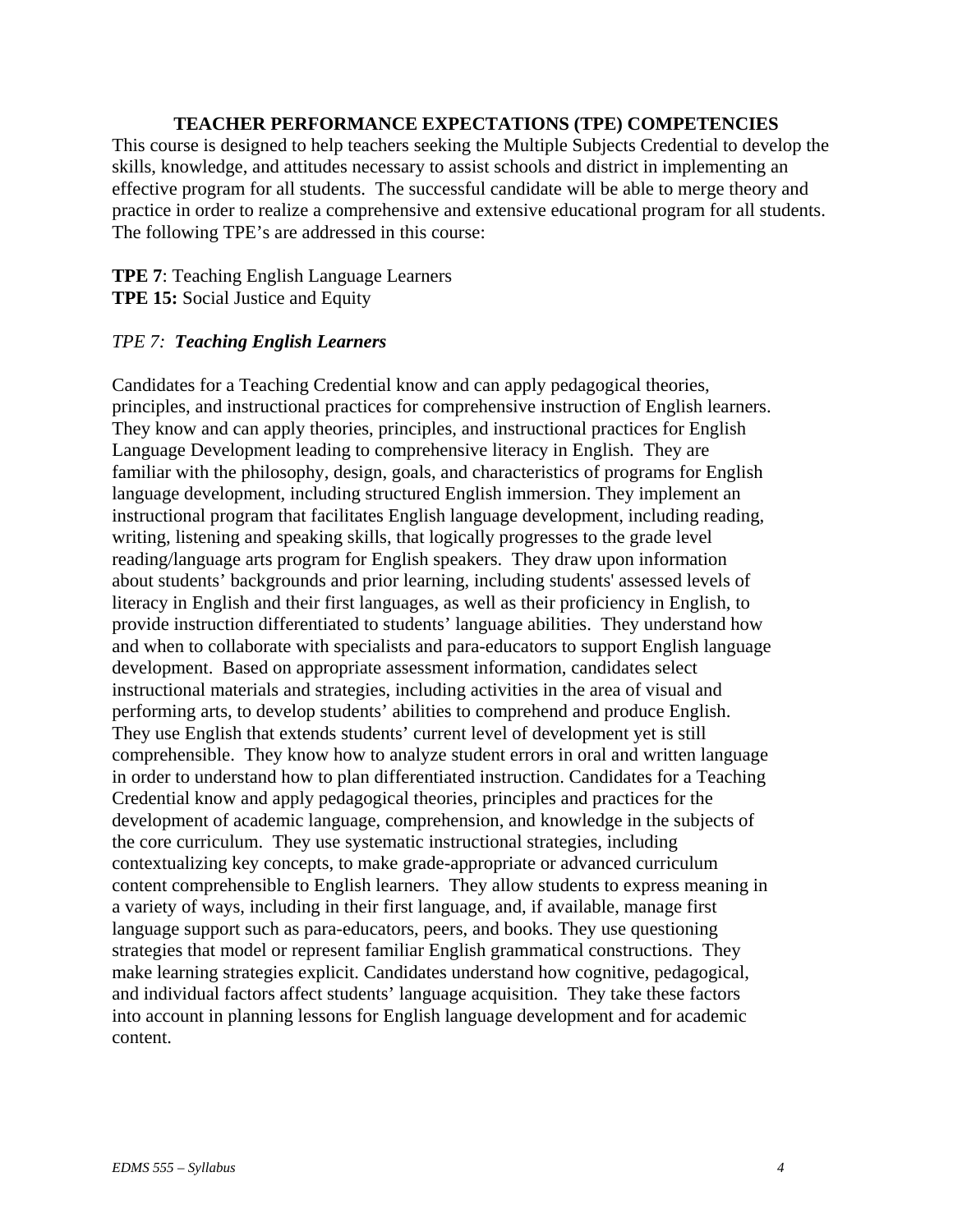# **TPE 15: Social Justice and Equity**

Teacher candidates will be able to identify issues of social justice and equity in the classroom and can apply appropriate instructional strategies to ensure equal outcomes for diverse students. They will be familiar with ideas, definitions, and major theorists in the fields of multicultural education, social reconstruction, and democratic education. Pluralism and divergent perspectives on educating students will be the foundation of designing effective lessons and instructional practices for diverse students. Candidates will understand when and how to collaborate with others, especially curriculum specialists, community leaders, and parents on preparing relevant and appropriate instructional activities, curricular units, and school structures that would provide equitable outcomes for students from different linguistic, cultural, and social economic backgrounds.

### **Task Stream, WEBct, TPE's, and Assignments**

TPE Reflective Writing for Task Stream:

This course requires that you address the TPE's listed above for your Task Stream Electronic Portfolio. You will address these TPE's by completing course assignments. Completion of the course assignments includes submitting them in the appropriate format to your electronic portfolio. Assessment of your TPE's is directly related to the assessment of your course assignments. You will write summary reflections to be submitted, responded to, and archived via Task Stream.

#### http://lynx.csusm.edu/coe/eportfolio/index.asp

This will take you to the CSUSM COE website where you can get help with how to create your electronic portfolio and information on the required elements.

#### http://www.taskstream.com

This is the TaskStream home page where you will register for Taskstream and return to when working on your electronic portfolio

Students are expected to post their interactive journal on WEBct after each class session. Approximately 30 minutes will be allocated during class time for this purpose. It is strongly encouraged that students bring a laptop computer to class and use its capabilities to their advantage.

# **ASSIGNMENT DESCRIPTIONS**

# **1. Interactive Journal & ELD Standards (TPE 15: Social Justice and Equity)**

A class journal will be maintained for each class session that needs to include the following:

• A written summary and/or description of the topics discussed in class that reflects understanding of the key concepts. Both comments from professor and other students should be reflected in the journal.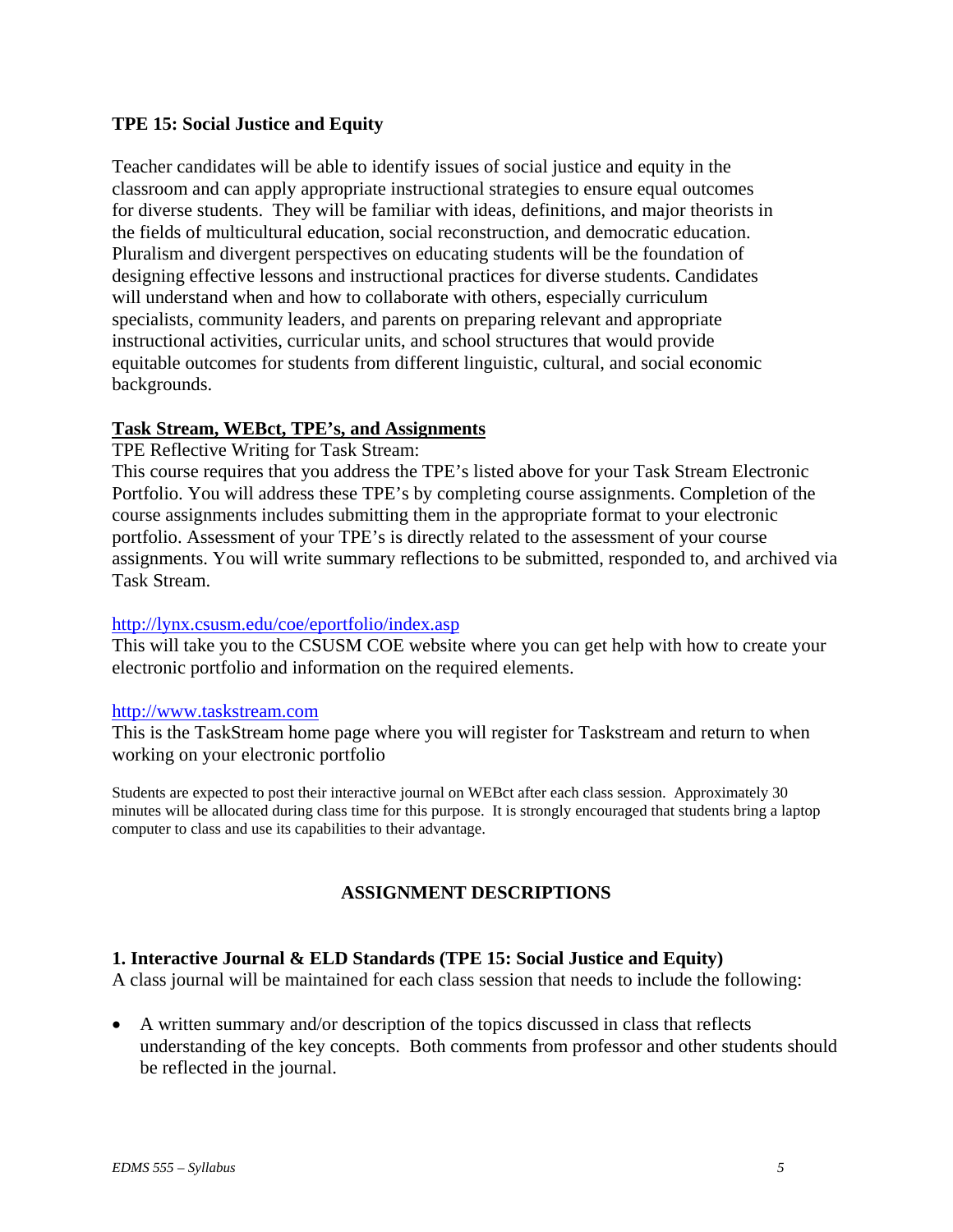• Meta-reflections and/or analysis of key concepts, particularly in terms of the connections that can be made between class discussions and teaching English language learners, with specific examples from student teaching experiences, school observations, or other personal experiences in diverse settings. It is critical that direct connections are made with teaching experiences in the form of anecdotes, case studies, or narratives.

It is expected that the interactive journal will be posted into WEBct after every class session so that everyone everyone in class will have access to the information. Please be aware that other assignments in class may be required to be posted in WEBct.

The class journal will be graded according to its comprehensiveness, insightful connections, and "deep understanding" of the issues. *The class journal should address instructional concerns, school structures, teaching strategies, and school environments related to social justice and equity in diverse settings.* 

| <b>Criteria</b> | <b>Developing</b>       | <b>Nearly</b>           | <b>Meets</b>           | <b>Exceeds</b>          |
|-----------------|-------------------------|-------------------------|------------------------|-------------------------|
|                 |                         | <b>Meets</b>            |                        |                         |
| TPE-7           | Candidates              | Candidates              | Candidates             | Candidates              |
| <b>Teaching</b> | demonstrate in their    | demonstrate in their    | demonstrate in their   | demonstrate in their    |
| <b>English</b>  | interactive journals    | interactive journals    | interactive journals   | interactive journals    |
| <b>Learners</b> | that they know and      | that they know and      | that they know and     | that they know and      |
|                 | can apply few           | can apply some          | can apply pedagogical  | can apply               |
|                 | pedagogical theories,   | pedagogical theories,   | theories, principles,  | pedagogical theories    |
|                 | principles, and         | principles, and         | and instructional      | principles, and         |
|                 | instructional practices | instructional practices | practices for          | instructional practices |
|                 | for comprehensive       | for comprehensive       | comprehensive          | for comprehensive       |
|                 | instruction of English. | instruction of English  | instruction of English | instruction of ALL      |
|                 |                         | learners.               | learners.              | English learners.       |

#### **Interactive Journal – TPE Guide**

# **Ready to Post into Taskstream**

Once you receive the comment on your assignment "**Ready to Post**" into Taskstream, you can place your interactive journal in your portfolio. As part of Taskstream, you must provide a brief reflection indicating how you have met the requirements for TPE 15 through and attaching the interactive journal as evidence.

*ELD Standards Requirement.* For the  $3<sup>rd</sup>$  session of class ( $6<sup>th</sup>$  class session) you will need to search the California Department of Education (CDE) website and download the ELD standards and print a copy for yourself. Please bring the standards to class. You will need to become familiarized with the ELD standards throughout the semester.

# **2. SDAIE Unit Adaptation – TPE 7: Teaching English Learners**

Applying the SDAIE criteria discussed in class, include SDAIE activities into an integrated comprehensive unit of study. The SDAIE unit must include at least three content areas, one of which needs to be literacy. (Further instructions will be given in class)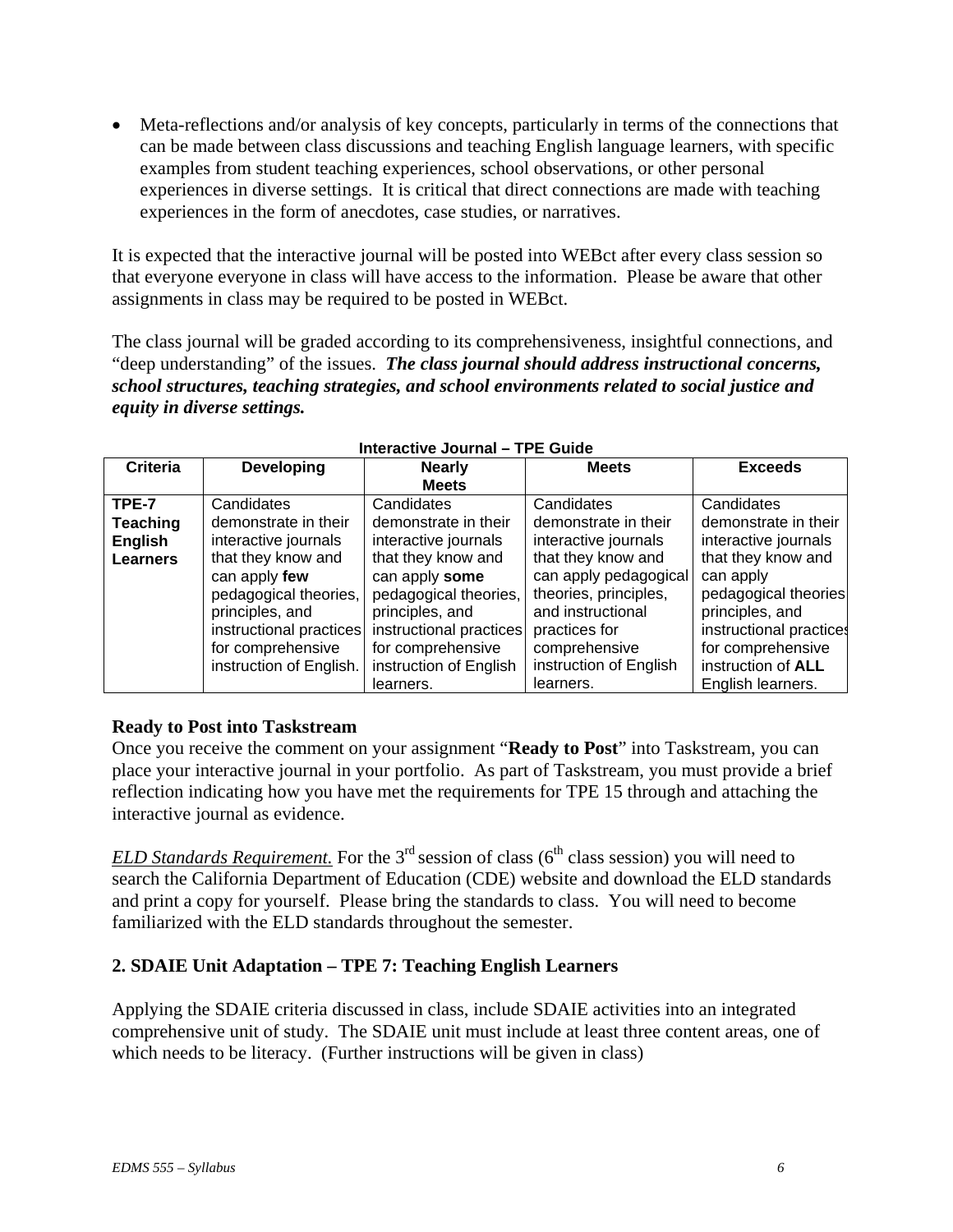- Do the lessons use visuals, manipulatives, realia, drama, or other techniques that would facilitate understanding?
- Do the instructional strategies take into consideration the varying English proficiencies of language minority students?
- Do the lesson strategies incorporate group collaboration, cooperative learning activities, peer assistance, or other work-group techniques?
- Does the SDAIE Unit Plan incorporate the language and culture of language minority students?
- Does the unit reflect lessons that are challenging and appropriate?
- Does the unit plan include a culminating event?
- Are the community/parents of English learners included in the unit of study?
- Does the unit plan include an assessment component?
- Does the unit plan include a self-reflection component?

You may work in a group of 2-4 students. If you have any questions, please attend office hours or schedule a meeting.

**SDAIE Presentation** - Present a SDAIE component of your Unit Plan to the class. Each group will have up to 15 minutes to present a SDAIE portion of their Unit Plan*.*

Reflection - Please provide a 1-3 page reflection on what you learned from this assignment.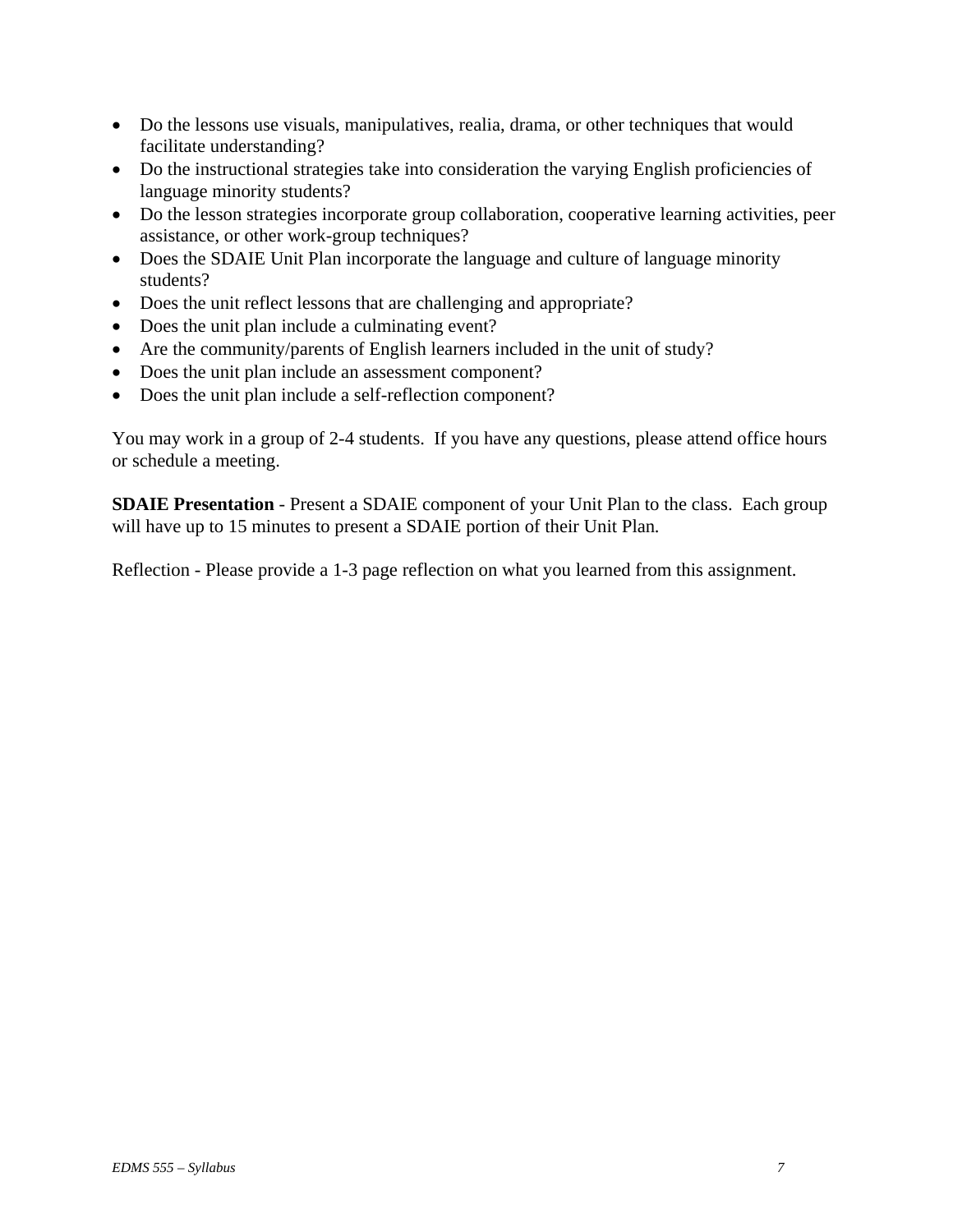| <b>Criteria</b>                                                       | <b>Developing</b>                                                                                                                                                                                                           | <b>Nearly</b>                                                                                                                                                                                                                | ooonng nuwin<br><b>Meets</b>                                                                                                                                                                                                                                                                                                                   | <b>Exceeds</b>                                                                                                                                                                                                                                                                                                                                                                                                       |
|-----------------------------------------------------------------------|-----------------------------------------------------------------------------------------------------------------------------------------------------------------------------------------------------------------------------|------------------------------------------------------------------------------------------------------------------------------------------------------------------------------------------------------------------------------|------------------------------------------------------------------------------------------------------------------------------------------------------------------------------------------------------------------------------------------------------------------------------------------------------------------------------------------------|----------------------------------------------------------------------------------------------------------------------------------------------------------------------------------------------------------------------------------------------------------------------------------------------------------------------------------------------------------------------------------------------------------------------|
|                                                                       |                                                                                                                                                                                                                             | <b>Meets</b>                                                                                                                                                                                                                 |                                                                                                                                                                                                                                                                                                                                                |                                                                                                                                                                                                                                                                                                                                                                                                                      |
| TPE-7<br><b>Teaching</b><br><b>English</b><br>learners                | Candidates know and<br>can apply few of the<br>pedagogical theories,<br>principles, and<br>instructional practices<br>for English learners.<br>English learners do<br>not comprehend key<br>academic concepts<br>and ideas. | Candidates know<br>many pedagogical<br>theories, principles,<br>and instructional<br>practices for English<br>learners, but cannot<br>apply them in a<br>comprehensive<br>manner.                                            | Candidates know<br>and can apply<br>pedagogical<br>theories,<br>principles, and<br>instructional<br>practices for<br>comprehensive<br>instruction of<br>English learners.                                                                                                                                                                      | Candidates know and<br>can apply pedagogical<br>theories, principles,<br>and instructional<br>practices for<br>comprehensive<br>instruction of ALL<br>English learners.                                                                                                                                                                                                                                              |
| <b>TPE 15</b><br><b>Social</b><br><b>Justice and</b><br><b>Equity</b> | Candidates do not<br>address issues of<br>social justice and<br>equity in the<br>classroom, and<br>lessons are not<br>designed for students<br>from diverse<br>backgrounds.                                                 | Candidates know<br>many issues of<br>social justice and<br>equity, but lessons<br>do not include<br>instructional<br>practices for diverse<br>students and are not<br>grounded in theories<br>of multicultural<br>education. | Candidates know<br>and can apply<br>issues of social<br>justice and equity<br>in the classroom.<br>Lessons include<br>instructional<br>practices that are<br>grounded in<br>multicultural<br>education, and<br>provide equitable<br>outcomes for<br>students from<br>different linguistic,<br>cultural, social and<br>economic<br>backgrounds. | Candidates know and<br>apply issues of social<br>justice and equity in<br>their lessons. Lessons<br>apply instructional<br>strategies grounded in<br>theories, principles &<br>ideas of multicultural<br>education, ensure<br>equitable outcomes for<br>all students from<br>different backgrounds,<br>and are designed<br>collaboratively with<br>stakeholders<br>representing all<br>students in the<br>classroom. |

# **SDAIE Unit Plan/Presentation – Scoring Rubric**

**Multicultural Literature Mini-Book Activity** - With up to 3 other team members, you will have the opportunity to develop a multicultural literature mini-book activity that will address appropriate selections reflecting multicultural perspectives for students in grades K-2 or 3-6. Your multicultural mini-book activity should have the following components. (1) Choose six powerful children's multicultural selections that should be the center of the curriculum for different times throughout the year. (2) This plan should include **a brief outline of how the multicultural books will be used throughout the year** and a justification (explanation) of the selections made. (3) At least three of the books must be bilingual (English and another language) with a brief discussion of how "primary language support" will be incorporated into the literacy unit. (4) Write **one detailed** literacy lesson plan that will clearly delineate how every child will be successful by providing universal access to every student (e.g., gifted, English learners, special needs, non-readers, poor).

Further consideration in the formating of the multicultural literature mini-book activity:

- 1. Focus of the activity and brief summary of each book.
- 2. Grade level appropriateness of the activity.
- 3. Outline/plan of how the books will be used throughout the year.
- 4. Reading and writing lessons that will identify standards being covered.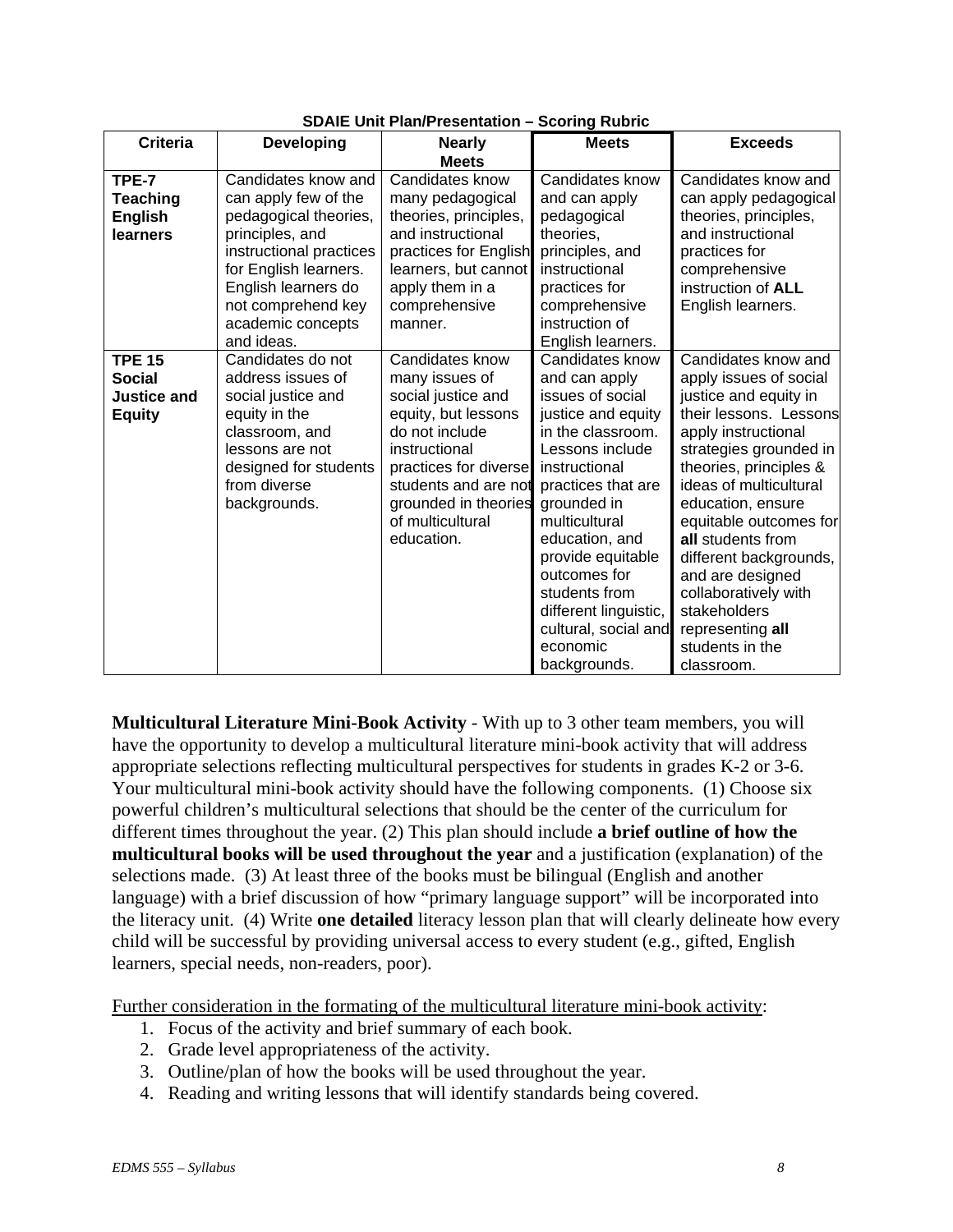- 5. Identify Assessment strategies: how you will determine they learned what you intended (how you will assess them).
- 6. Primary language support component of the activity.

**Poster Sessions -** Tables will be set up to provide space for half the groups to present/display their Multicultural Literature Selection. Other class members will walk around and listen to the discussions on the different books selected.

Note: Dr. Alice Quiocho has developed an excellent website with a bibliography of children's literature and multicultural books that could be a great resource for you (http://www.csusm.edu/Quiocho).

Reflection: Please provide 1-3 page reflection on what you learned from this assignment?

| <b>Criteria</b>                                                   | <b>Developing</b>                                                                                                                                                                                                        | <b>Nearly</b>                                                                                                                                                                                                                                                                                                                          | <b>Meets</b>                                                                                                                                                                                                                                                                                                                                                                               | <b>Exceeds</b>                                                                                                                                                                                                                                                                                                                                                                                                                                                       |
|-------------------------------------------------------------------|--------------------------------------------------------------------------------------------------------------------------------------------------------------------------------------------------------------------------|----------------------------------------------------------------------------------------------------------------------------------------------------------------------------------------------------------------------------------------------------------------------------------------------------------------------------------------|--------------------------------------------------------------------------------------------------------------------------------------------------------------------------------------------------------------------------------------------------------------------------------------------------------------------------------------------------------------------------------------------|----------------------------------------------------------------------------------------------------------------------------------------------------------------------------------------------------------------------------------------------------------------------------------------------------------------------------------------------------------------------------------------------------------------------------------------------------------------------|
|                                                                   |                                                                                                                                                                                                                          | <b>Meets</b>                                                                                                                                                                                                                                                                                                                           |                                                                                                                                                                                                                                                                                                                                                                                            |                                                                                                                                                                                                                                                                                                                                                                                                                                                                      |
| TPE-7<br><b>Teaching</b><br><b>English</b><br><b>Learners</b>     | Multicultural<br>resources are<br>not authentic, do<br>not reflect the<br>diversity in<br>schools, and the<br>primary<br>language of<br>students is not<br>considered.<br>Lessons do not<br>support English<br>learners. | Candidates select<br>some authentic<br>multicultural<br>resources, primary<br>language is not<br>included or not well<br>translated. Lesson<br>reading and writing<br>activities are<br>inappropriate for levels<br>of proficiency in<br>English and primary<br>language, and<br>assessments are non-<br>existent or<br>inappropriate. | Candidates select<br>authentic multicultural<br>resources that reflect<br>diversity of the<br>classroom, to include<br>the primary language<br>of English learners.<br>Lesson plans include<br>instructional activities<br>appropriate for levels<br>of proficiency in<br>English and primary<br>language, and have<br>relevant assessments.                                               | Teaching candidates<br>include justification for<br>the selection and<br>purpose of each<br>resource, taking into<br>account the varying<br>learning and social<br>needs of individual<br>students or groups in<br>their own classroom.<br>Lessons include<br>language activities meet<br>the academic and social<br>needs of all students.                                                                                                                          |
| <b>TPE-15</b><br><b>Social</b><br>Justice<br>and<br><b>Equity</b> | Multicultural<br>assignment<br>does not<br>address issues<br>of social justice<br>and equity in the<br>classroom.<br>Lesson plans<br>are not designed<br>for students from<br>diverse<br>backgrounds.                    | Candidates select<br>some multicultural<br>resources that address<br>issues of social justice<br>and equity. Lesson<br>plans do not include<br>instructional practices<br>for diverse students<br>and are not grounded<br>in theories of<br>multicultural education.                                                                   | Candidates select<br>authentic multicultural<br>resources that address<br>issues of social justice<br>and equity. Lesson<br>plans are designed to<br>include instructional<br>practices that are<br>grounded in theories of<br>multicultural education<br>and provide equitable<br>outcomes for students<br>from different<br>linguistic, cultural,<br>social and economic<br>backgrounds. | Candidates include<br>justification for each<br>multicultural selection<br>that show how issues of<br>social justice and equity<br>are addressed for all<br>students. Lesson plans<br>apply instructional<br>strategies grounded in<br>theories and principles of<br>multicultural education,<br>ensure equal outcomes<br>for all students from<br>different backgrounds,<br>and are designed with<br>stakeholders<br>representing all students<br>in the classroom. |

# **Multicultural Literature Mini-Book – Scoring Rubric**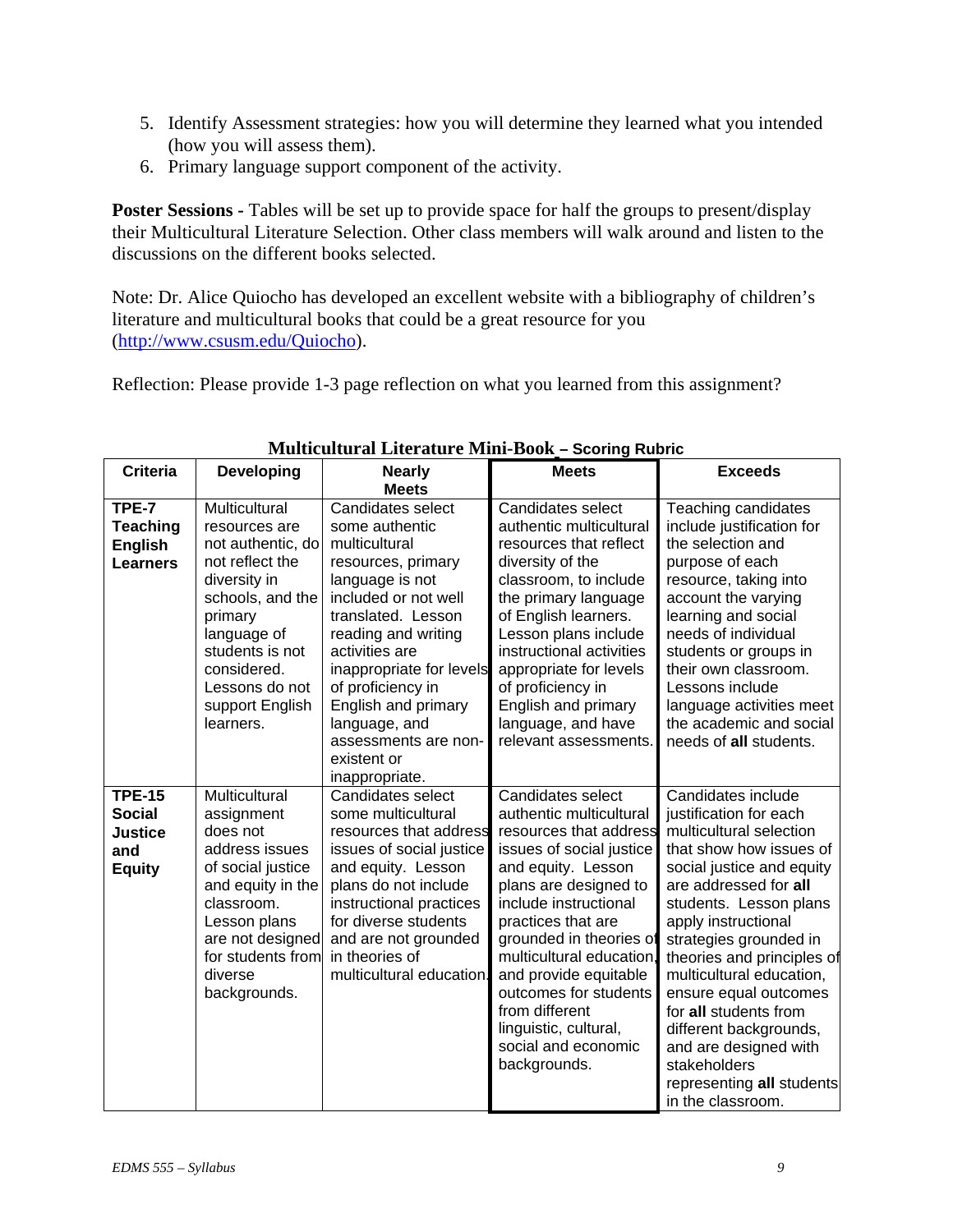**Lesson Observation** *-* For this assignment you will observe a lesson for English learners during your observation day. You will collect and document evidence of any instructional modifications made to provide comprehensible academic input for the student(s). As part of your write-up, you are to discuss how you would change the lesson/activity in light of the information and knowledge gained in class discussions and readings.

Reflection: Please provide 1-3 page reflection on what you learned from this assignment?

| <b>Criteria</b>                                               | <b>Developing</b>                                                                                                                                                                                                                      | <b>Nearly</b>                                                                                                                                                                                                                                                                                                                                 | <b>Meets</b>                                                                                                                                                                                                                                                                                                                                 | <b>Exceeds</b>                                                                                                                                                                                                                                                                                                          |
|---------------------------------------------------------------|----------------------------------------------------------------------------------------------------------------------------------------------------------------------------------------------------------------------------------------|-----------------------------------------------------------------------------------------------------------------------------------------------------------------------------------------------------------------------------------------------------------------------------------------------------------------------------------------------|----------------------------------------------------------------------------------------------------------------------------------------------------------------------------------------------------------------------------------------------------------------------------------------------------------------------------------------------|-------------------------------------------------------------------------------------------------------------------------------------------------------------------------------------------------------------------------------------------------------------------------------------------------------------------------|
|                                                               |                                                                                                                                                                                                                                        | <b>Meets</b>                                                                                                                                                                                                                                                                                                                                  |                                                                                                                                                                                                                                                                                                                                              |                                                                                                                                                                                                                                                                                                                         |
| TPE-4<br><b>Making</b><br><b>Content</b><br><b>Accessible</b> | Teacher<br>candidate is<br>unable to<br>determine if<br>lesson observed<br>is consistent with<br>pedagogical<br>theories,<br>principles, and<br>instructional<br>practices for<br>making content<br>accessible to<br>English learners. | Candidates can<br>partially determine if<br>lesson observed is<br>consistent with<br>pedagogical theories,<br>principles, and<br>instructional practices<br>for making content<br>accessible to English<br>learners.                                                                                                                          | Candidates are able to<br>determine if lesson<br>observed makes<br>content accessible to<br>students with different<br>levels of proficiency in<br>English and primary<br>language.                                                                                                                                                          | Candidates can apply<br>pedagogical theories,<br>principles, and<br>instructional practices<br>for making content<br>accessible to all<br>English learners by<br>offering appropriate<br>suggestions.                                                                                                                   |
| TPE-5<br><b>Student</b><br><b>Engagement</b>                  | Candidates of<br>English learners<br>are unaware if<br>lesson observed<br>engages students<br>or is appropriate<br>for the levels of<br>English<br>proficiency and<br>primary language.                                                | <b>Candidates of English</b><br>learners are not<br>always certain if<br>lesson observed<br>clearly communicates<br>objectives, ensures<br>understanding,<br>monitors progress,<br>adjusts instruction<br>according to levels of<br>English proficiency<br>and primary language,<br>and incorporates<br>community resources<br>appropriately. | <b>Candidates of English</b><br>learners are able to<br>determine if lesson<br>observed clearly<br>communicates<br>objectives, ensures<br>understanding,<br>monitors progress,<br>adjusts instruction<br>according to levels of<br>English proficiency<br>and primary language,<br>and incorporates<br>community resources<br>appropriately. | Teachers candidates<br>can confirm that the<br>lesson observed<br>engages ALL English<br>learners in the<br>academic program;<br>and students know<br>objectives, understand<br>key concepts, are<br>aware of their<br>progress, and their<br>home language and<br>culture are part of the<br>classroom<br>environment. |

#### **Observation – Scoring Rubric**

# **"Ready to Post" SDAIE unit plan for TPE 7**

The SDAIE unit plan is to be put into Taskstream when the comment **"Ready to Post"** is indicated. Additionally, the student must write a brief reflection responding to the prompt on TPE 7.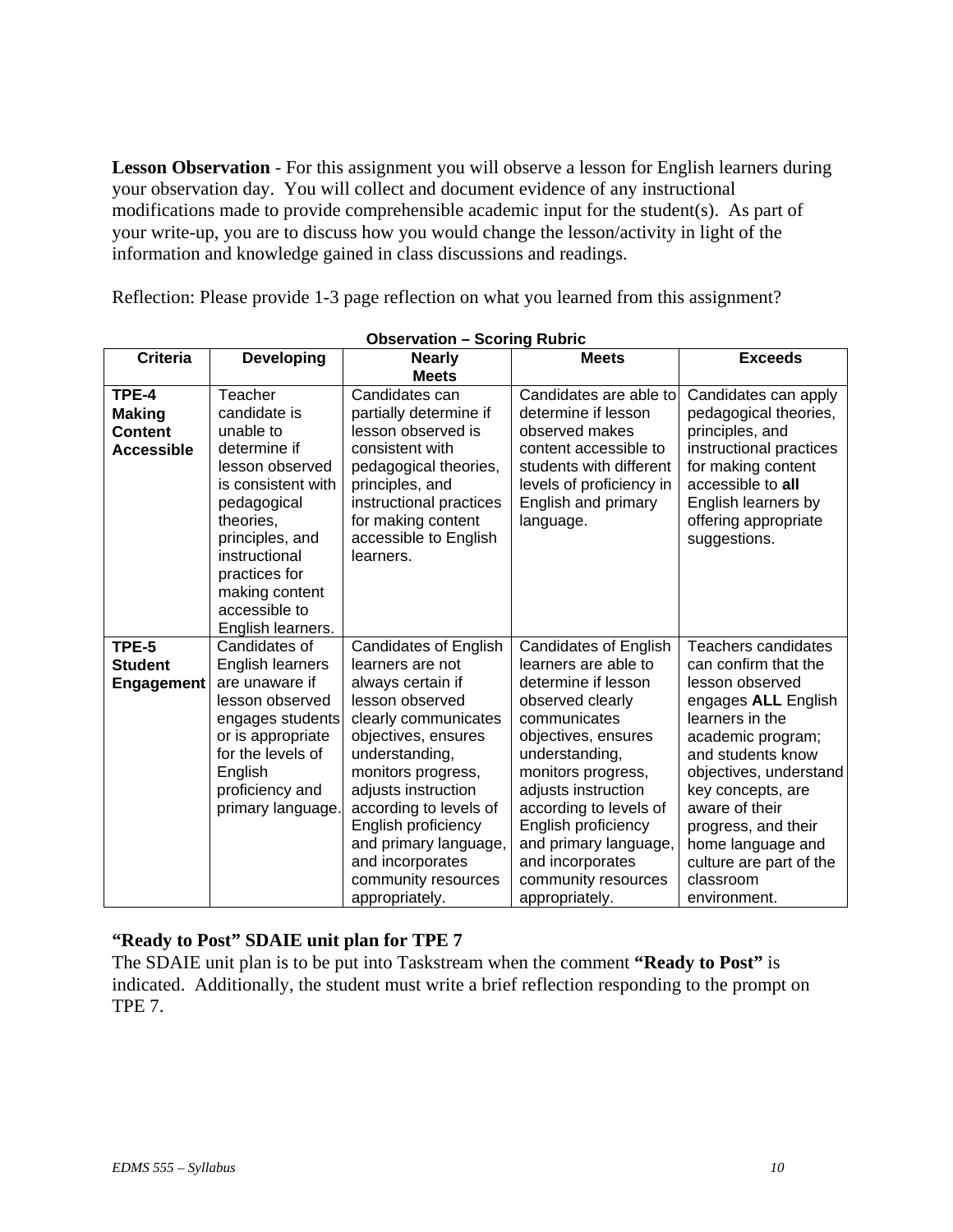# Lesson **Course Outline (Timeline Subject to Change pending "Teachable" Moments)**

| <b>Date</b>             | <b>Topic</b>                                                                                                                     | <b>Activities/Assignment</b>                                                                                            |
|-------------------------|----------------------------------------------------------------------------------------------------------------------------------|-------------------------------------------------------------------------------------------------------------------------|
| Session 1<br>$8 - 30$   | Reintroducing Diversity-Bilingual<br>Theories/Two-way Immersion                                                                  | Introduction to the course<br>Why are you here?<br><b>Voices of Students</b>                                            |
| Session 2<br>$8 - 30$   | Who are English Language Learners?<br>1 <sup>st</sup> and 2 <sup>nd</sup> Language Acquisition-<br>Theory of Bilingual Education | Peregoy & Boyle—Ch 1-2.<br>$Tse—Ch. 1-2$<br><b>Begin Interactive Journal</b>                                            |
| Session 3<br>$9 - 6$    | <b>History and Politics of Bilingual</b><br>Education/Legal Mandates/Prop 227                                                    | Gay—Jigsaw ch. $1,2,3,4$<br><b>Social Justice Timeline</b>                                                              |
| Session 4<br>$9 - 6$    | Theory and Practice of Bilingual<br>education. What can the classroom<br>teacher do? Special Education and Bil                   | Tse—Ch.3<br><b>Interactive Journal</b>                                                                                  |
| Session 5<br>$9 - 13$   | Oral Language Development-The<br>Foundation of the Oral Tradition-A<br><b>Bilingual Theoretical Model-ELD</b>                    | Peregoy & Boyle—Ch. 3-4<br>Gay—Jigsaw ch. 5, 6, 7, 8<br><b>DUE: Lesson Observation</b>                                  |
| Session 6<br>$9 - 13$   | <b>Emergent Literacy-My Mother Never</b><br>Read to Me-ELD Standards/Bring<br>Standards to class                                 | Peregoy & Boyle—ch. 5<br><b>Review ELD Standards</b><br><b>Interactive Journal</b>                                      |
| Session 7<br>$9 - 20$   | Writing-Research on Second<br>Language Writing-SDAIE                                                                             | Peregoy & Boyle—ch. 3, 6<br>Cline & Necochea Article: SDAIE                                                             |
| Session 8<br>$9 - 20$   | Models of Language Development-<br>Reading and Literature-SDAIE                                                                  | <b>Interactive Journal</b>                                                                                              |
| Session 9<br>$9 - 27$   | Education—The Great Equalizer!!!-<br><b>SDAIE-Models of Bilingual</b><br>Education                                               | Peregoy & Boyle—ch. 7                                                                                                   |
| Session 10<br>$9 - 27$  | Identification/Placement/Assessment<br>of EL/CELDT                                                                               | Peregoy & Boyle—ch. 10<br><b>DUE: Literature Mini-book</b><br><b>Unit/poster sessions</b><br><b>Interactive Journal</b> |
| Session 11<br>$10 - 4$  | Biliteracy Education: The Good, The<br>Bad and The Ugly                                                                          | Tse-Ch. $4, 5$                                                                                                          |
| Session 12<br>$10 - 4$  | Two-Way Immersion Programs-<br>Parental Involvement                                                                              | <b>Interactive Journal</b>                                                                                              |
| Session 13<br>$10 - 11$ | Myths of ELLs. Bilingual education,<br>and the socio-political context                                                           | Peregoy & Boyle—Ch. 8, 9<br><b>DUE: SDAIE Presentations &amp; Unit</b><br><b>Plans</b>                                  |
| Session 14<br>$10 - 11$ | Border Pedagogy-We all share the<br>same children                                                                                | <b>Interactive Journal</b>                                                                                              |
| Session 15<br>$10-18$   | Reflections                                                                                                                      |                                                                                                                         |
| Session 16<br>$10 - 18$ | Closure                                                                                                                          | <b>DUE:</b> Interactive Journal posted to<br><b>Taskstream</b>                                                          |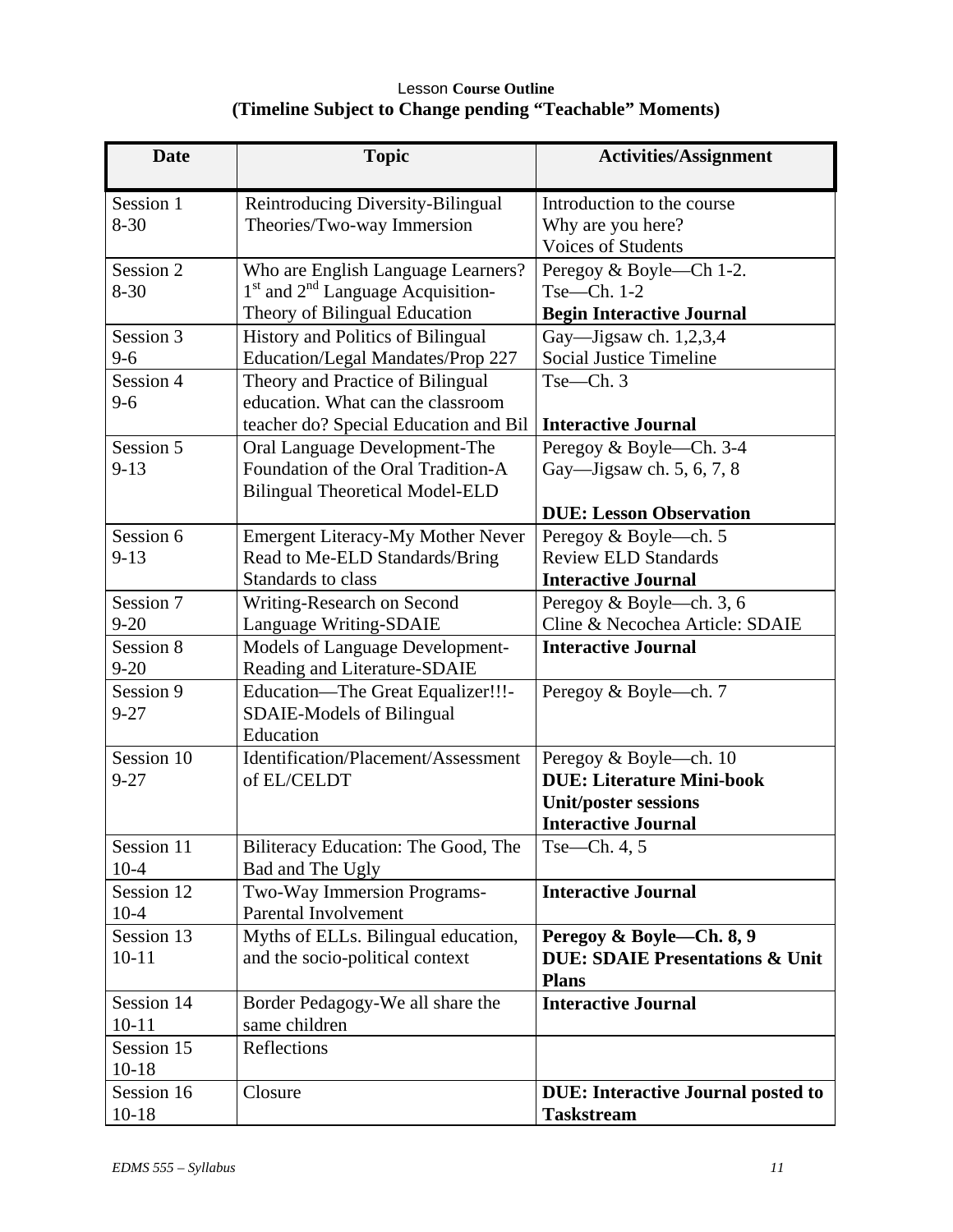|                                           | OD 2012 Authorization to Teach English Ecarners Competencies |                                         |
|-------------------------------------------|--------------------------------------------------------------|-----------------------------------------|
| <b>PART 1: LANGUAGE</b>                   | <b>PART 2: METHODOLOGY</b>                                   | <b>PART 3:</b>                          |
| <b>STRUCTURE</b>                          | OF BILINGUAL, ENGLISH                                        | <b>CULTURE</b>                          |
| <b>AND</b>                                | <b>LANGUAGE DEVELOPMENT,</b>                                 | <b>AND</b>                              |
| <b>FIRST- AND SECOND-</b>                 | <b>AND</b>                                                   | <b>CULTURAL</b>                         |
| <b>LANGUAGE DEVELOPMENT</b>               | <b>CONTENT INSTRUCTION</b>                                   | <b>DIVERSITY</b>                        |
|                                           | I. Theories and Methods of                                   | e of Culture                            |
| I. Language Structure and Use:            |                                                              |                                         |
| <b>Universals and Differences</b>         | <b>Bilingual Education</b>                                   |                                         |
| (including the structure of               |                                                              |                                         |
| English)                                  |                                                              |                                         |
| A. The sound systems of                   | A. Foundations                                               | A. Definitions of culture               |
| language (phonology)                      |                                                              |                                         |
| <b>B.</b> Word formation (morphology)     | <b>B.</b> Organizational models:                             | <b>B.</b> Perceptions of culture        |
|                                           | What works for whom?                                         |                                         |
| C. Syntax                                 |                                                              | C. Intragroup differences (e.g.,        |
|                                           | C. Instructional strategies                                  |                                         |
|                                           |                                                              | ethnicity, race, generations,           |
|                                           |                                                              | and micro-cultures)                     |
| <b>D.</b> Word meaning (semantics)        | II. Theories and Methods for                                 | <b>D.</b> Physical geography and its    |
|                                           | <b>Instruction In and Through</b>                            | effects on culture                      |
|                                           | <b>English</b>                                               |                                         |
|                                           | A. Teacher delivery for both                                 |                                         |
| <b>E.</b> Language in context             | English language                                             | E. Cultural congruence                  |
|                                           | development and content                                      |                                         |
|                                           | instruction                                                  |                                         |
|                                           |                                                              |                                         |
| F. Written discourse                      | <b>B.</b> Approaches with a focus on                         | II. Manifestations of Culture:          |
|                                           | English language                                             | <b>Learning About Students</b>          |
|                                           | development                                                  |                                         |
| <b>G.</b> Oral discourse                  | <b>C.</b> Approaches with a focus on                         | A. What teachers should learn           |
|                                           | content area instruction                                     | about their students                    |
|                                           | (specially designed academic                                 |                                         |
|                                           | instruction delivered in                                     |                                         |
|                                           | English)                                                     |                                         |
| H. Nonverbal communication                | <b>D.</b> Working with                                       | <b>B.</b> How teachers can learn about  |
|                                           | paraprofessionals                                            | their students                          |
| II. Theories and Factors in               | III. Language and Content                                    | <b>C.</b> How teachers can use what     |
|                                           | <b>Area Assessment</b>                                       |                                         |
| <b>First- and Second-Language</b>         |                                                              | they learn about their students         |
| <b>Development</b>                        |                                                              | (culturally responsive                  |
|                                           |                                                              | pedagogy)                               |
| A. Historical and current theories        |                                                              |                                         |
| and models of language                    | A. Purpose                                                   | <b>Contact</b>                          |
| analysis that have implications           |                                                              |                                         |
| for second-language                       |                                                              |                                         |
| development and pedagogy                  |                                                              |                                         |
| <b>B.</b> Psychological factors affecting | <b>B.</b> Methods                                            | A. Concepts of cultural contact         |
| first- and second-language                |                                                              |                                         |
| development                               |                                                              |                                         |
|                                           |                                                              |                                         |
| C. Socio-cultural factors affecting       | C. State mandates                                            | <b>B.</b> Stages of individual cultural |